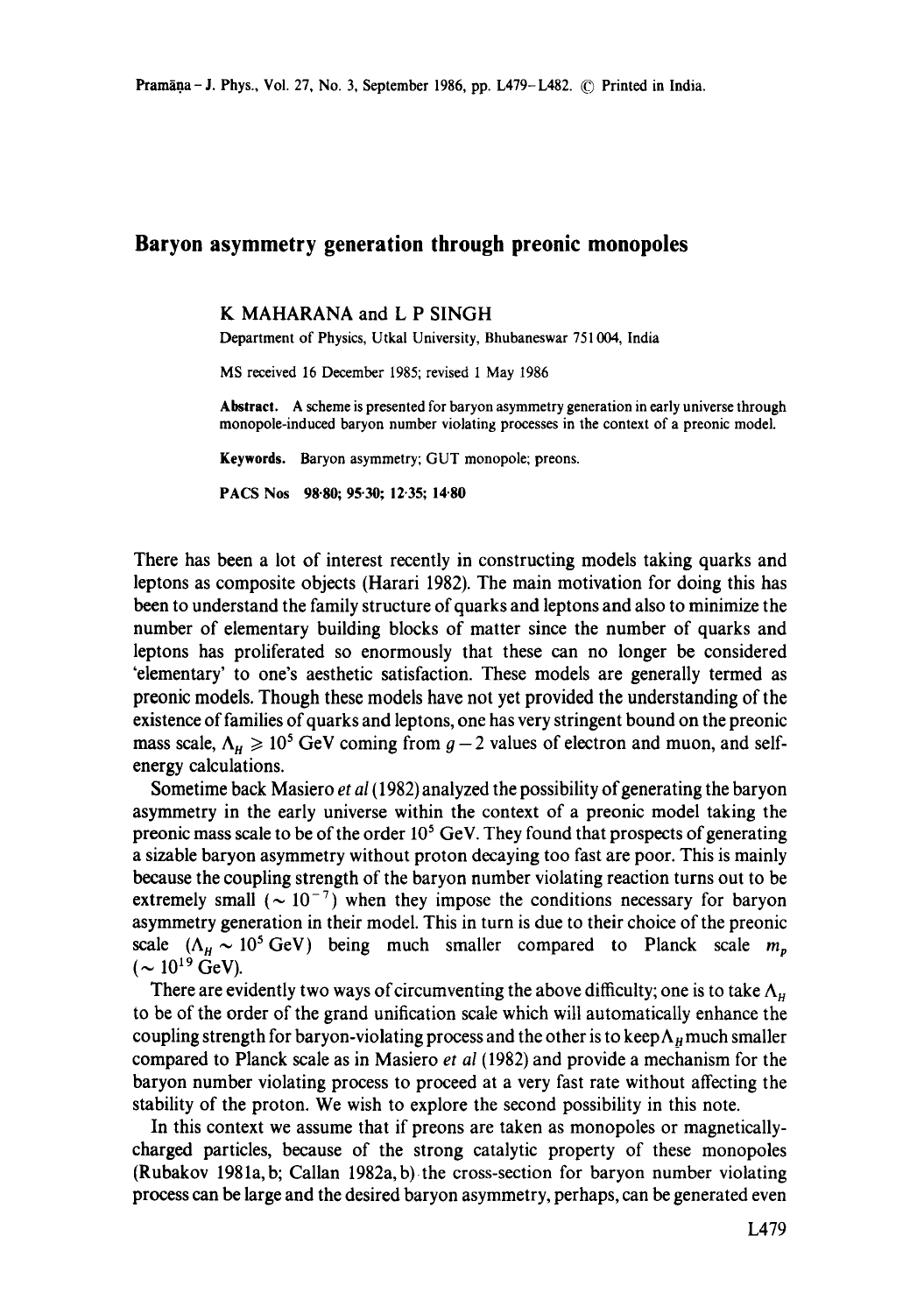in the context of a preonic model. This scheme fully corroborates the conjecture made earlier that the preons are bound by an abelian magnetic force (Pati 1980, 1981). It may be recalled here that the magnetic coupling strength is super strong, being roughly the inverse of electric one, and may be sufficient to bind magnetic preons of mass of the order of  $10^{6-7}$  GeV to form massless composites as originally conjectured by Pati (1980, 1981).

We describe the scenario of baryon asymmetry generation below:

It is well known that baryon asymmetry generation requires three conditions to be simultaneously satisfied (Yoshimura 1981). These are (i) the existence of a mechanism for baryon number violation, (ii) C and CP violation and (iii) the baryon number violating process to remain out of thermal equilibrium below a certain temperature as the universe cools down. We take this temperature to be of the order of the monopole mass scale which equivalently is also the preonic scale,  $A_H$ , in our model. Above this temperature the universe is considered to be baryon symmetric. As the universe while cooling reaches this temperature, the monopoles start binding to form quarks and leptons. Thus at about this temperature it is reasonable to expect monopoles, quarks and leptons to coexist with monopole number gradually depleting, with lowering of temperature.

At this stage we speculate that the quarks and leptons will form fermion condensates about the monopole and generate baryon number violating processes through a Rubakov-like effect (Rubakov 198 la, b; Callan 1982a, b). It is to be emphasized that this process goes hand in hand with the condensation of monopoles to quarks and leptons. Thus it is plausible that the reverse process cannot proceed with the same rate as the system is getting out of equilibrium. If further C and P are violated by these processes, then the particle and antiparticle reactions will not proceed at the same rates. This will result in an excess of baryons over antibaryons giving rise to baryon asymmetry.

In contrast to the popular model of baryon asymmetry generation through  $X$ -boson decay where the difference of the partial decay rates of X and  $\bar{X}$  to quark-quark and quark-lepton channels leads to baryon number generation, in the scenerio stated above at least two monopole-induced processes with  $\Delta B = 1$  and  $\Delta B = 2$  are to occur so that with CP violation the partial rates for  $\Delta B = 1$  and  $\Delta B = 2$  could be different for the particles and antiparticles giving the possibility of a net baryon excess. An interesting point is that such  $\Delta B = 1$ ,  $\Delta B = 2$  monopole catalyzed processes can occur if we have at least two families, say for example, in an SU(5) GUT model (Ellis *et al* 1982). Hence in our model the baryon asymmetry and the existence of at least two families could be intimately connected.

We now make an order of magnitude estimate for  $n_B/n_y$ , the signature of baryon asymmetry whose observed values is  $10^{-8}-10^{-10}$  (Yoshimura 1978; Fry *et al* 1980).

The model described above makes it plausible to take the baryon asymmetry generated to be proportional to the initial preonic monopole density  $\eta_m^i$ , the CP violating parameter  $\varepsilon$ , and the cross-section for baryon number violating processes  $\sigma$ and thus can be written as (Nussinov 1981)

$$
n_{\rm B}/n_{\rm y}=(\eta_{\rm m}^i\epsilon/N_{\rm DF})\sigma,
$$

where  $N_{\text{DF}}$  is the total number of quark and lepton degrees of freedom at that temperature.

To estimate the initial monopole density, one could well assume that the monopoles,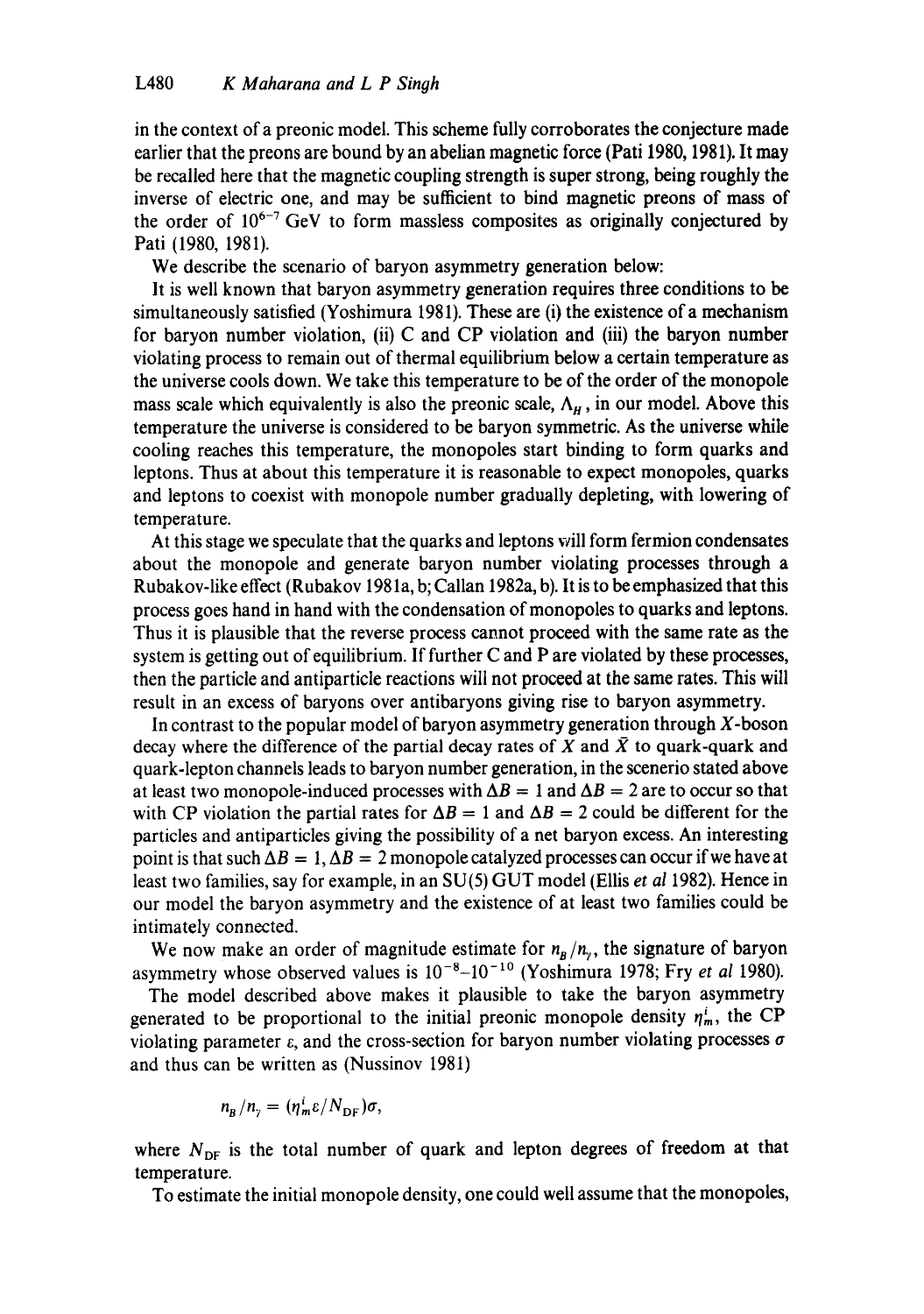which we take to be the preons, are the solutions of the 't Hooft-Polyakov ('t Hooft 1974; Polyakov 1974) type coming into existence as soon as the subgroup H of a grand unifying group  $G$  contains a  $U(1)$  factor in its chain of spontaneous symmetry breakdown to  $SU(3)_{c} \times U(1)$  corresponding to  $QCD \times QED$ . Monopoles, in this scheme, are zeros of the fluctuating Higgs field. Assuming the spontaneous breaking of the symmetry group responsible for monopole creation to be a second order phase transition, the initial monopole density  $\eta_m^i = (\zeta T)^{-3}$  where  $\zeta$  is correlation length near the critical temperature. Taking  $\zeta = h^2/4\pi T$  where h is the minimal magnetic charge, we get  $\eta_m^i = (4\pi/h^2)^3 \simeq 10^{-6}$  (Preskill 1979). The  $\varepsilon$  factor is taken to be  $O(10^{-2})$ . With  $N_{\text{DE}} \sim 100$  and  $\sigma \sim O(1)$ 

$$
n_{\rm B}/n_{\rm y}\simeq 10^{-10}
$$

which is of the same order as the observed value.

In the scheme presented above it is expected that, at temperatures not much lower than the one where the monopotes begin condensing to form quarks and leptons, all the monopoles would have condensed to the quark-lepton phase causing the monopole density to reduce to zero. The small temperature range considered above will also not allow the monopoles and antimonopoles to drift so far apart as to leave a residual monopole density (Preskill 1979, 1984). This could well be the cause of the absence of confirmative monopole detection in all experiments undertaken so far.

It may be emphasized at this point that the dominant process responsible for the depletion ofmonopole-antimonopole numbers in our scenario is their condensation to quark-lepton phase whereas monopole-antimonopole annihilation was treated as the only possible mechanism by Preskill (1979). If, however, one repeats the Preskill's calculation taking monopole-antimonopole annihilation rate and the expansion rate of the Universe, one easily finds that  $\eta_m \sim 10^{-18}$ . The difference from Preskill's value of  $\eta_m \sim 10^{-9}$  comes solely from the reduced mass of the monopole in our model. It is thus reasonable to expect that, had one included the monopole and antimonopole condensation rate  $\eta_m$  would have taken an extremely low value. But we do not know of any available method of calculating monopole condensation rate to the new phase of quarks and leptons.

An alternative scheme inspired by inflationary scenario estimates the present monopole density  $\eta_m \sim 10^{-220}$  which also rules out any monopole observation at the present epoch as ours. However, besides this result the two models share no common features. The inflationary universe scenario has been constructed mainly to provide possible answers to some outstanding cosmological problems within the context of bigbang hypothesis, whereas our scheme addresses the question of baryon asymmetry generation with the help of magnetically charged preons through Rubakov-like processes and provides possible qualitative explanations for existence of more than one family of quarks and leptons and the absence of magnetic monopoles at the present time.

Further, the total absence of monopoles below a certain temperature which is roughly of the same order as the temperature where monopoles are created makes the question (Ellis *et al* 1982) if the baryon asymmetry once created can be erased by monopole-induced baryon number violating process later, irrelevant. Thus the baryon asymmetry once generated through monopole-induced baryon-violating processes persists for all later times.